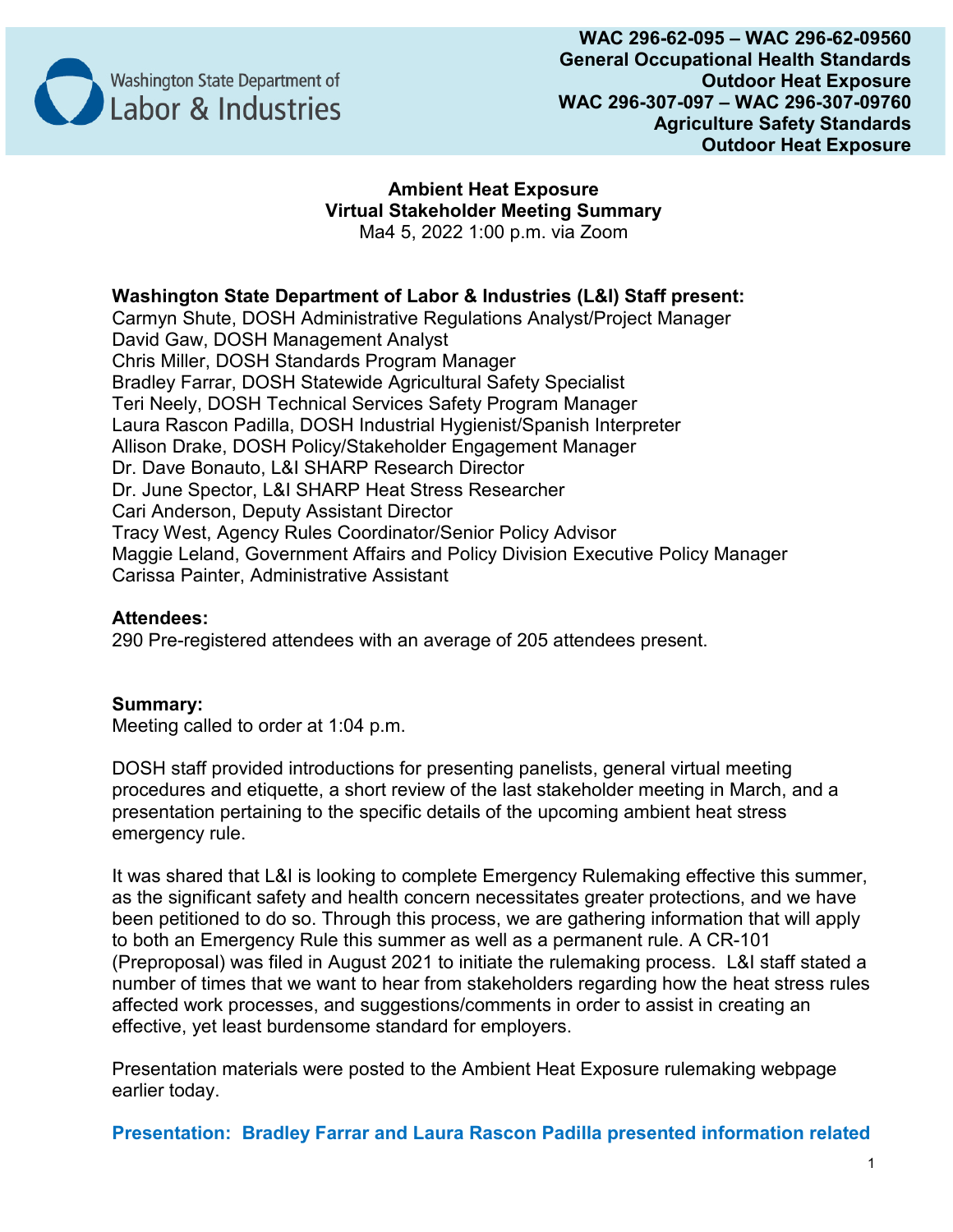**to the temporary Emergency Rule that is tentatively scheduled for filing on June 1, 2022.**

# **Question and answer session:**

*Yesterday OSHA had its 9-3pm PT session on "Protecting Workers from Health". How will rule-making at the federal and WA state levels impact each other?* **DOSH Response.** Our agencies work very well and close together. L&I will publish our rule prior to OSHA, and OSHA will look at what we do and what other states and agencies do and if we need to incorporate something sooner, we will do that.

*Will these PowerPoint slides be available at the end of the presentation?* **DOSH Response:** The PowerPoint presentation is available in English at this time at **[https://lni.wa.gov/safety-health/safety-rules/rulemaking-stakeholder](https://lni.wa.gov/safety-health/safety-rules/rulemaking-stakeholder-information/ambient-heat-exposure-rulemaking)[information/ambient-heat-exposure-rulemaking](https://lni.wa.gov/safety-health/safety-rules/rulemaking-stakeholder-information/ambient-heat-exposure-rulemaking)**.

*Same question as Lisa :) Also I really like the trigger temperatures based on clothing.*  **DOSH Response:** The PowerPoint presentation is available in English at this time at **[https://lni.wa.gov/safety-health/safety-rules/rulemaking-stakeholder](https://lni.wa.gov/safety-health/safety-rules/rulemaking-stakeholder-information/ambient-heat-exposure-rulemaking)[information/ambient-heat-exposure-rulemaking](https://lni.wa.gov/safety-health/safety-rules/rulemaking-stakeholder-information/ambient-heat-exposure-rulemaking)**. Thank you for your comment as well.

# *What are the systems around enforcing these rules?*

**DOSH Response:** At the moment, this emergency rule isn't very different from our other rules so our enforcement practices would be the same as any other rule.

### *Can you give an example of what suitably cool means?*

**DOSH Response:** We do have a note in agriculture chapter that states suitably cool is 60 degree or less and for this rule we don't have an exact temperature there. Want water to be at temperature that promotes it being drunk and if it's too hot, people are hesitant to drink water and that effects their hydration.

# *How are workers who are paid via what they pick rather than per hour still paid during cool-down periods?*

**DOSH Response:** We are going to gather thoughts and make sure that goes out in written format. Agriculture employees must be separately compensated.

# *Can you put the definition of shade in the chat?*

**DOSH Response:** Shade. A blockage of direct sunlight. One indicator that blockage is sufficient is when objects do not cast a shadow in the area of blocked sunlight. Shade is not adequate when heat in the area of shade defeats the purpose of shade, which is to allow the body to cool. For example, a car sitting in the sun does not provide acceptable shade to a person inside it, unless the car is running with air conditioning. Shade may be provided by any natural or artificial means that does not expose employees to unsafe or unhealthy conditions and that does not deter or discourage access or use.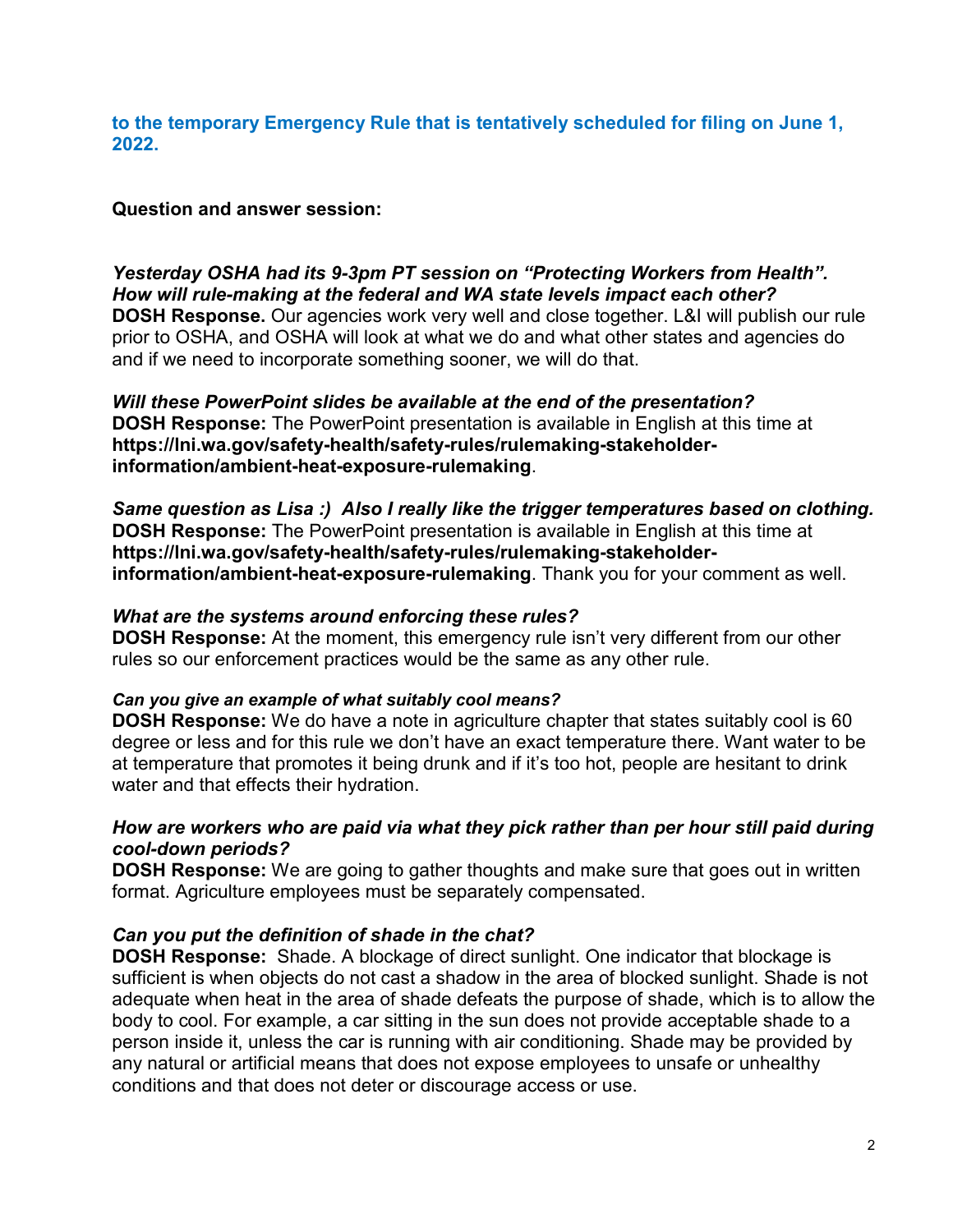# *Is this a heat related rest period?*

**DOSH Response:** Yes. (Note: There was a glitch with Zoom and it kicked out most of the panelists. We needed to re-enter the meeting.)

# *Can you tell me what tab (sorry I'm new to this position) I've have clicked 5 different ones with no luck?*

**DOSH Response:** You can find the presentation at **[https://lni.wa.gov/safety](https://lni.wa.gov/safety-health/safety-rules/rulemaking-stakeholder-information/ambient-heat-exposure-rulemaking)[health/safety-rules/rulemaking-stakeholder-information/ambient-heat-exposure](https://lni.wa.gov/safety-health/safety-rules/rulemaking-stakeholder-information/ambient-heat-exposure-rulemaking)[rulemaking](https://lni.wa.gov/safety-health/safety-rules/rulemaking-stakeholder-information/ambient-heat-exposure-rulemaking)** and click on the "Meetings" tab.

*Would the following be examples of location discouraging use? —within crop rows that forbids eating per food safety handling rules. —cultivated wine grape vines, requiring workers to be on the ground, have snakes and insects also taking refuge in shade —hops rows with very high ambient humidity and stifled crossbreeze flow?* **DOSH Response:** Of course we would look at everything on case by case basis but some of the examples you listed could definitely discourage use.

# *Would you anticipate acclimatization to be lost after a 3 day weekend? Our company works a 4/10 workweek.*

**DOSH Response:** Not necessarily but again there is case by case basis where different employees might need different acclimatization.

# *What is the method for calculating paid preventative rest breaks for workers being paid via piece rate?*

**DOSH Response:** See L&I Employment Standards Administrative Policy ES.C.6.2 at **[https://lni.wa.gov/workers-rights/\\_docs/](https://lni.wa.gov/workers-rights/_docs/)**esc6.2.pdf.

# *Is this summary table available somewhere?*

**DOSH Response:** Yes, we have posted it in chat.

# *Will the definition of suitably cool include further clarification, maybe temperature ranges?*

**DOSH Response:** Again, we talked about what suitably cool is and yes, we do have further clarification on what the expected temperature range is and will provide more guidance on that.

# *Can you speak to how employers will be informed about the rule and how it will be enforced? What are consequences for non-compliance?*

**DOSH Response:** The stakeholder meeting is an example and through the website link that we provided earlier, there are links in chat. Also in this presentation, which are posted on LNI Website. There wouldn't be differences on this emergency rule, compared to other rules. It will be our usual practices.

# *What is the definition of suitably cool water?*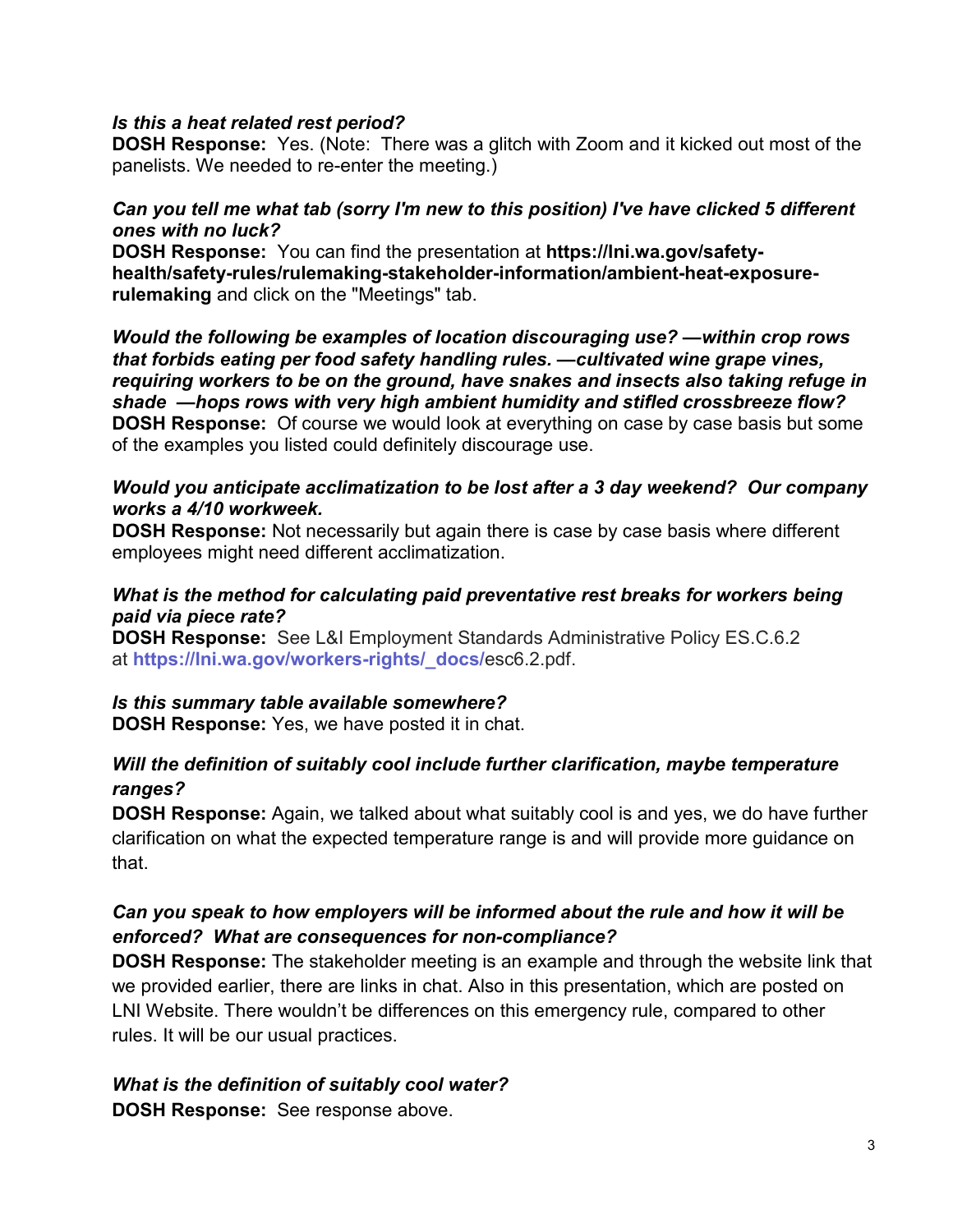# *How is "Suitably cool" defined?*

**DOSH Response:** See response above.

# *Is the suitable cool definition the same as the DOH definition?*

**DOSH Response:** Not sure if it's the same definition as Department of Health, but we will look into that.

*As I pointed out at the previous meeting, it will be very difficult if not impossible to provide areas of shade on steep hillsides and other hard to access areas of logging operations. Misting stations or cooling vests would not be a feasible option either.* **DOSH Response:** Appreciate the comments, we will take and use this to work on the rule. Comments will be given to the specialists and we can look into that. Thank you for comment.

*It was mentioned that shaded areas must accommodate EEs so they can sit in a normal position. Do chairs need to be provided or can they sit on the ground?* **DOSH Response:** Definition of shade says it must be adequate to provide shade for all employees on rest periods where they're able to sit in a normal position. There is no requirement to provide chairs.

# *What rules are there about vehicles used for outdoor work (they sit outdoors in the sun) to have air conditioning?*

**DOSH Response**: There aren't any rules that specify vehicles need to have A/C but if it doesn't, you're going to want to ensure you're taking measures to prevent Heat Related Illnesses (HRI).

### *When will the updated Outdoor Heat Exposure training and associated kit be available?*

**DOSH Response:** Our Education and Outreach team is working on updating all of our training materials and will hopefully get that out soon.

# *How would you define effective communication? And does this need to be documented?*

**DOSH Response:** We do have in the draft, the definition of effective communication and this can be by voice, radio, and phone, as long as there is ongoing communication and employer and employees can be notified as needed. It is important that employees have procedures and have an APP and how that will occur.

*Will the LNI online video be updated to reflect the new ruling by June 1st 2022?* **DOSH Response:** Not sure about the answer on that but we will take note and find out.

# *Does close observation of new employees need to be documented related to acclimatization?*

**DOSH Response:** It would be making sure there are procedures for how there will be close observations for employees for acclimatization.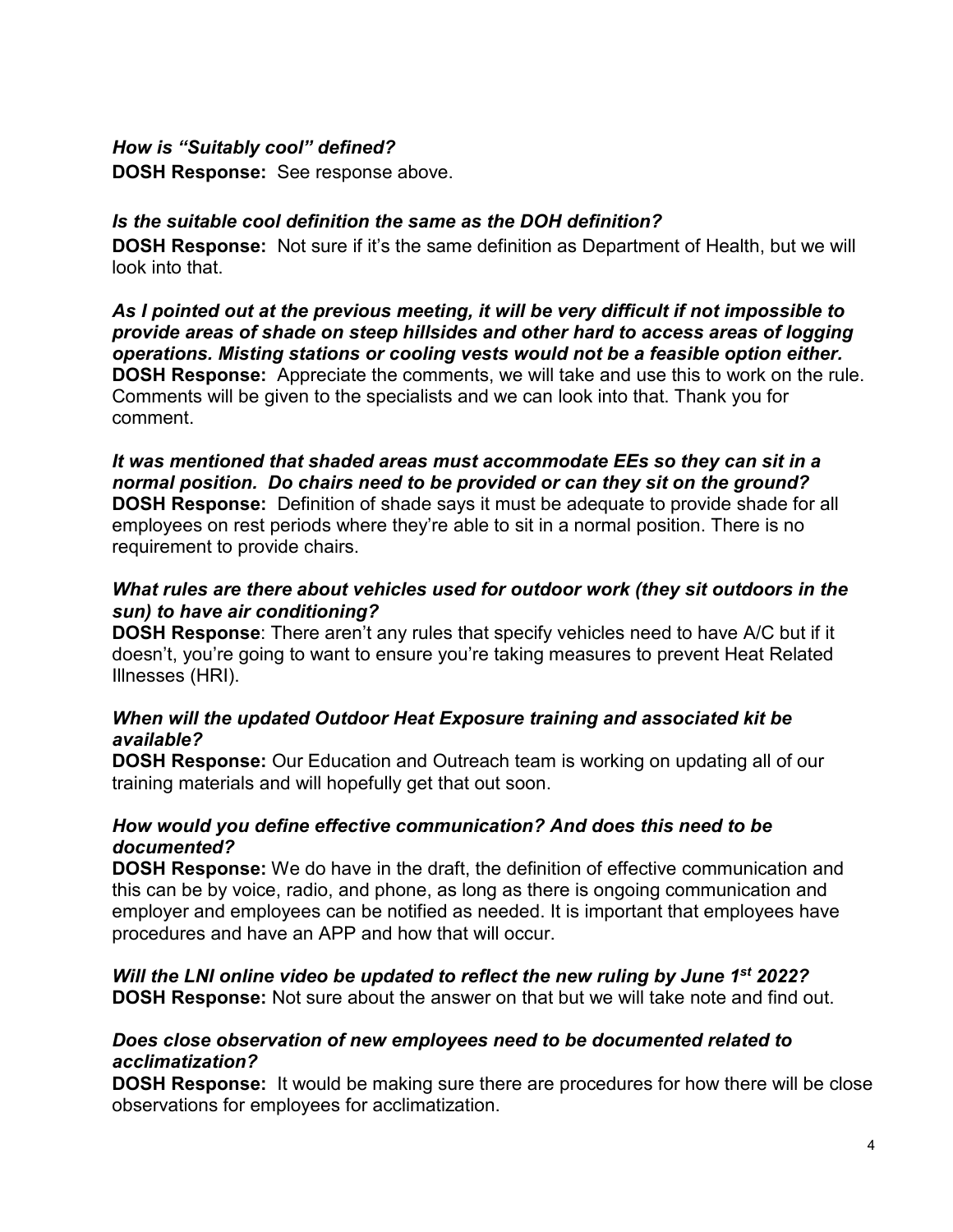# *You mentioned employees can use their own vehicles for shade with AC...*

**DOSH Response:** In definition of shade we mentioned a vehicle is adequate shade if A/C is running. Didn't specify whose vehicle is being used, just gave examples that a vehicle running with A/C would be a requirement for shade but vehicle without A/C would not.

#### *Does the Department have data that shows that the current heat stress rules are ineffective and necessitate either the "emergency" rule or a new permanent rule? Also, how does the Department justify an emergency rule (besides avoiding the statutory permanent rulemaking process) when summertime heat happens every year?*

**DOSH Response:** That data has been published and was shared at a prior stakeholder meeting. We recognize there is indeed a hazard that happens every year and wanted permanent rulemaking and didn't get that far and needed an emergency rule so we have protections in place for employees and that is why we are doing an emergency rule again this year.

#### *I have 75-80 drivers in 75-80 separate trucks working in different temperature regimes every day, AND each is moving between temperature zones repeatedly during their shifts. Some zones have no cell service and/or spotty 2-way radio coverage. How often would I be required to contact each acclimatizing driver or regular driver to verify their condition is good visavis the rule? It sounds like I could be spending most of every warm day neglecting all other aspects of my job in order to meet this standard.*

**DOSH Response:** We are leaving flexibility both in the effective means of communication and the regular communication that you may have. We understand that different situations means different communication and we have flexibility for employers to figure out what might work. Frequency – is important to make sure there is communication available when needed at a moment's notice and so frequency depends based on employees and degree of acclimatization and other risk factors. If they are driving in an air conditioned vehicle, that would be great and in general, we do have exceptions for incidental exposure in our rule and that is being used in emergency rule.

#### *For the communication requirement between employees and supervisors would any staff member of a higher "rank" be acceptable for example: a safety manager vs my specific crew boss?*

**DOSH Response:** There's nothing specified whether safety manager or specific crew boss would be an acceptable individual, but make sure you have procedures in written APP and inform employees of those procedures and who they'll be in communication with.

*For truck drivers that are exposed to high heat during their duty day (e.g., loading or unloading), can the mandatory 10 rest break be taken while operating an airconditioned vehicle (i.e., driving to the next job site/location) or will drivers be required to sit in their vehicle, idling with the air conditioning running for 10 minutes?* **DOSH Response:** We will have to look at that type of scenario more closely.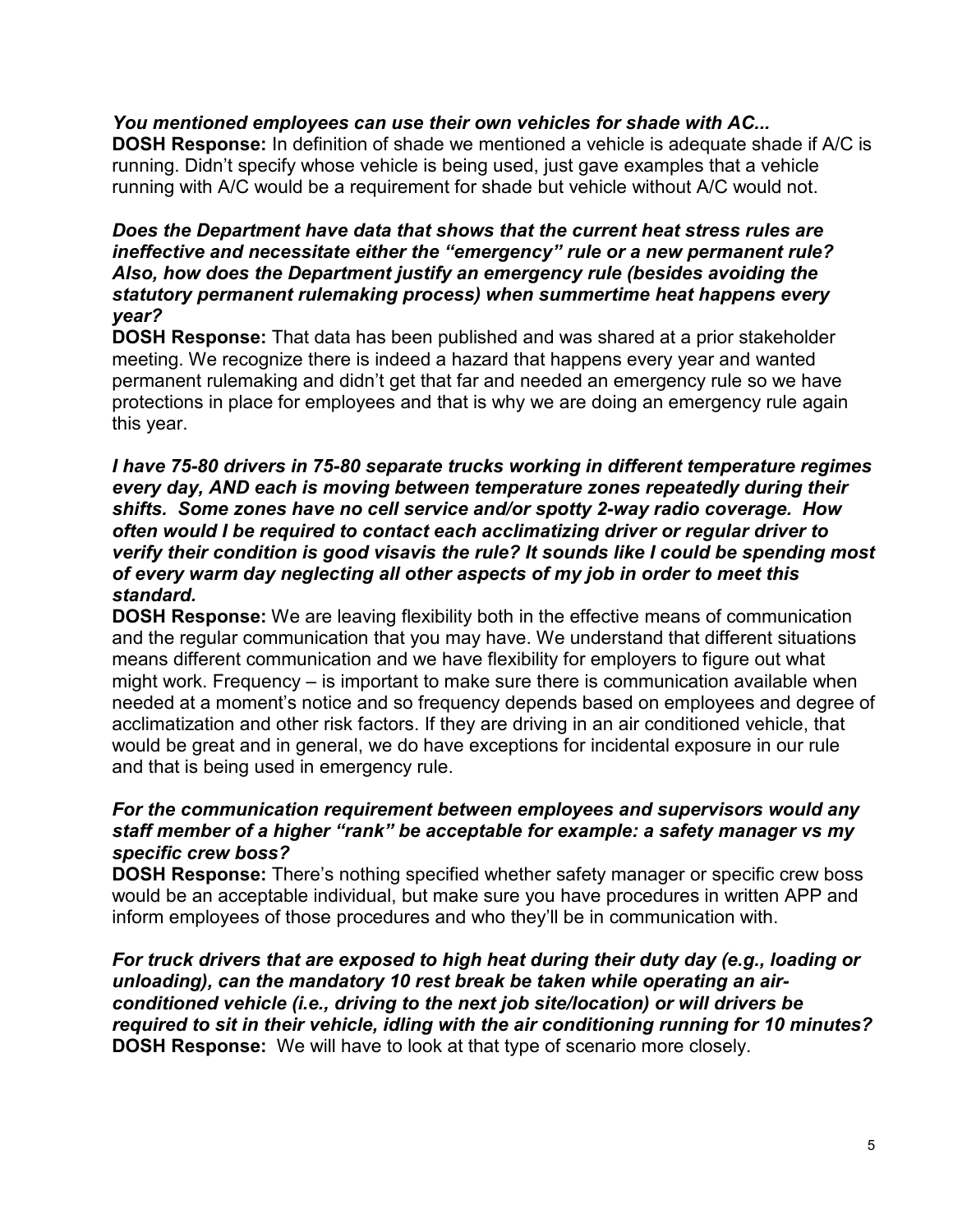#### *part 2..... What if an employee wants to use their own car for shade but not use their AC? Can they just roll down their own windows if they don't want to use the shade provided?*

**DOSH Response:** The one thing that comes to mind and thinking about the amount of heat radiated from a car and without A/C, would most likely not meet requirements of shade. I would recommend that people take breaks in shade that is being produced to cool down and suggest taking breaks in more adequate shade.

# *Can you define "cool-down" of the mandatory cool-down rest periods please? Similar to the preventive cool-down?*

**DOSH Response:** The cool down portion is similar to preventative. Difference is temperatures of 89 degrees F or higher, those cool down periods are mandatory. One is on demand and the other is mandatory.

## *Was there any appreciable increase in recent reported HRIs compared to decades past? or is this rulemaking merely based on lots of vociferous, recent petitions as explained at the beginning of this presentation? In other words: how much of this is scientifically driven vs. public pressure?*

**DOSH Response:** We just presented in previous stakeholder meeting and presented specific claims data to WA and the importance of heat rulemaking activity and refer you to previous stakeholder meeting slides and presentation that are provided.

# *For remote/mobile employees that are in multiple locations and temperatures throughout their duty day, how should employers monitor threshold/exposure temperatures?*

**DOSH Response:** We do understand that employers may have employees that are in multiple locations and temperatures may vary. We do require that employers monitor temperature at working location. That is one reason we have chosen actual temperature, is for simplicity.

*Will the emergency rule establish a shut down temperature for outdoor work? Like sudden spike temperatures 100 degrees or over in the outdoor Construction trades?* **DOSH Response:** This emergency rule does not establish shutdown temperature for outdoor work.

# *Has the science that Oregon examined and used for their rule been reviewed and considered by L&I?*

**DOSH Response:** Yes, we are working with Oregon and California and seeing what they have. Yes, it has been.

# *Where can we find training resources on this subject?*

**DOSH Response:** It will be through Education and Outreach and will publish FAQs when information goes out and ask if any of that information gets attached to ambient heat page. Yes, we do attach that and will post as soon as available.

# *Where can we find info on enforcement of rules/ associated fines, frequency of inspections, depth of inspections, etc.?*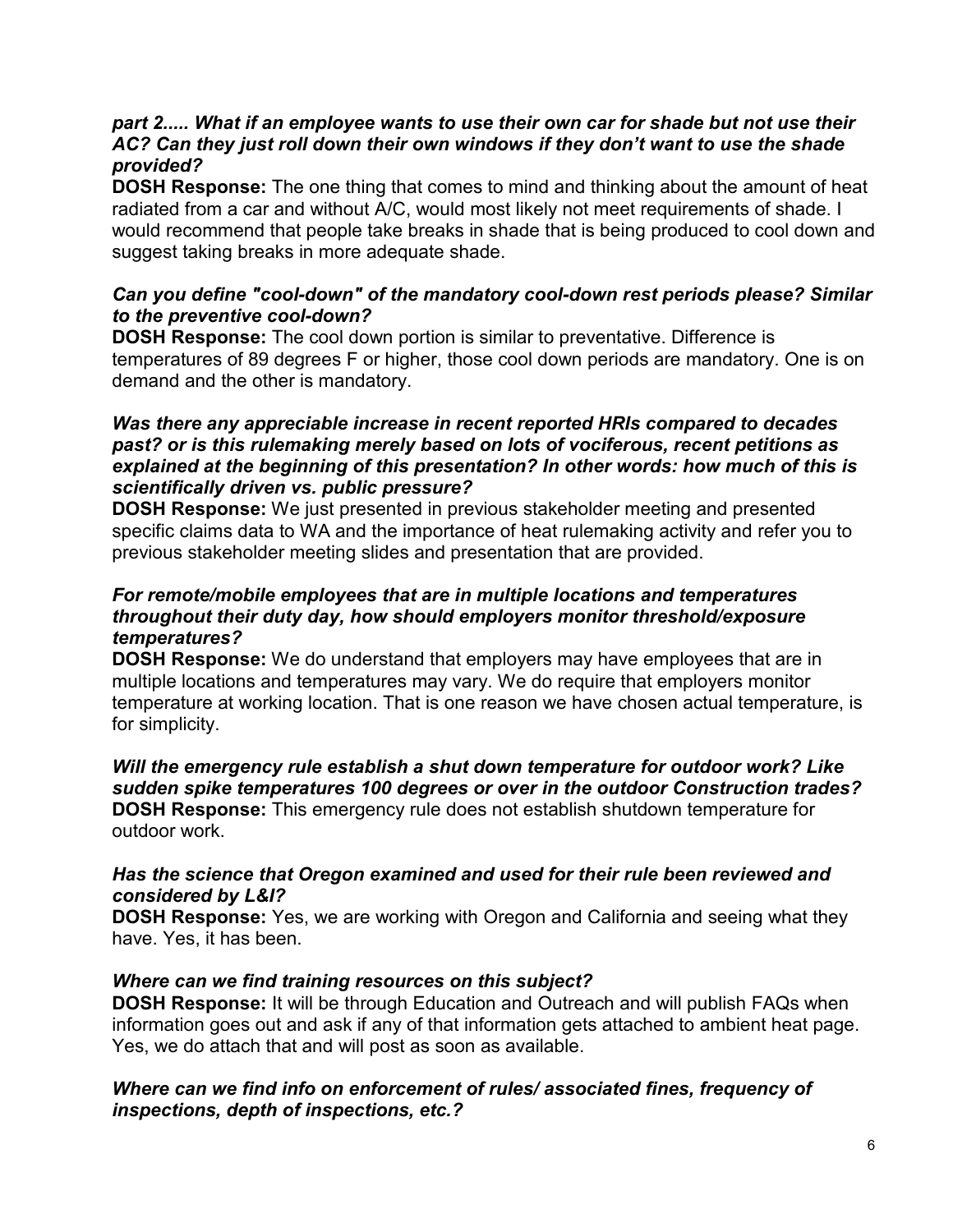**DOSH Response:** We do have much information available, similar to DOSH directives for responsibility on general contractors, we do have other DOSH directives for enforcement available on LNI website. Also, just in general, DOSH compliance manual is also publically available on website and explains policies around fines, frequency and depth of inspections. Some may need public disclosure request.

### *Can employees bring their own coolers, water bottles, gatorade, etc?*

**DOSH Response:** Yes, employees can bring their own liquids, but employer is required to provide water as well. Can't rely on employees bringing their own.

# *Where should we find the weather forecast for a specific area? Can we use a simple thermometer to determine the temperature?*

**DOSH Response:** Multiple ways of gathering the temperature, but we really want to measure temperature at worksite. Simple thermometer can be great method to measure temperature at workplace.

# *If we hire an employee from another contractor who was already used to the heat would we have to acclimatize them?*

**DOSH Response:** That is important point to consider moving forward with acclimatization. At the moment, if an employer has new employee for them that is being assigned to work at trigger temperature, then acclimatization would be important.

# *If we have to watch employees during acclimatization and acclimatization is on a case by case basis - how do we know who needs to be watched?*

**DOSH Response:** The defined trigger temps is something to be thinking of for acclimatization and requirements for that and the different risk factors for employees is good way to determine acclimatization for different employees. Acclimatization is individual and is why it's important to keep an eye on new employees or returning employees during the first 14 days of work.

# *Will L&I create any online training resources that will be in line with the emergency rule? APP addendum template?*

**DOSH Response:** Similar to last year, LNI did create alot of online training resources that dealt with emergency rule and the final slide will provide link to be heat stress page and is a wonderful place to find training recourses and other information about heat related illness and outdoor heat exposure.

### *How will L&I rule-making and enforcement on smoke and heat be coordinated to effectively protect workers' health?*

**DOSH Response:** We are trying to release both emergency rules on same timeline to make them both easier to train on and implement.

*If you are a general contractor for residential construction and provide water and you have sub-contractors, if you do a walk around and as far as heat related injuries, are we responsible for anything as well? Do we have to provide water and monitor every sub-contractor on site? We don't have schedule control. But as far as time frame, training, etc. are we only responsible for our own employees?*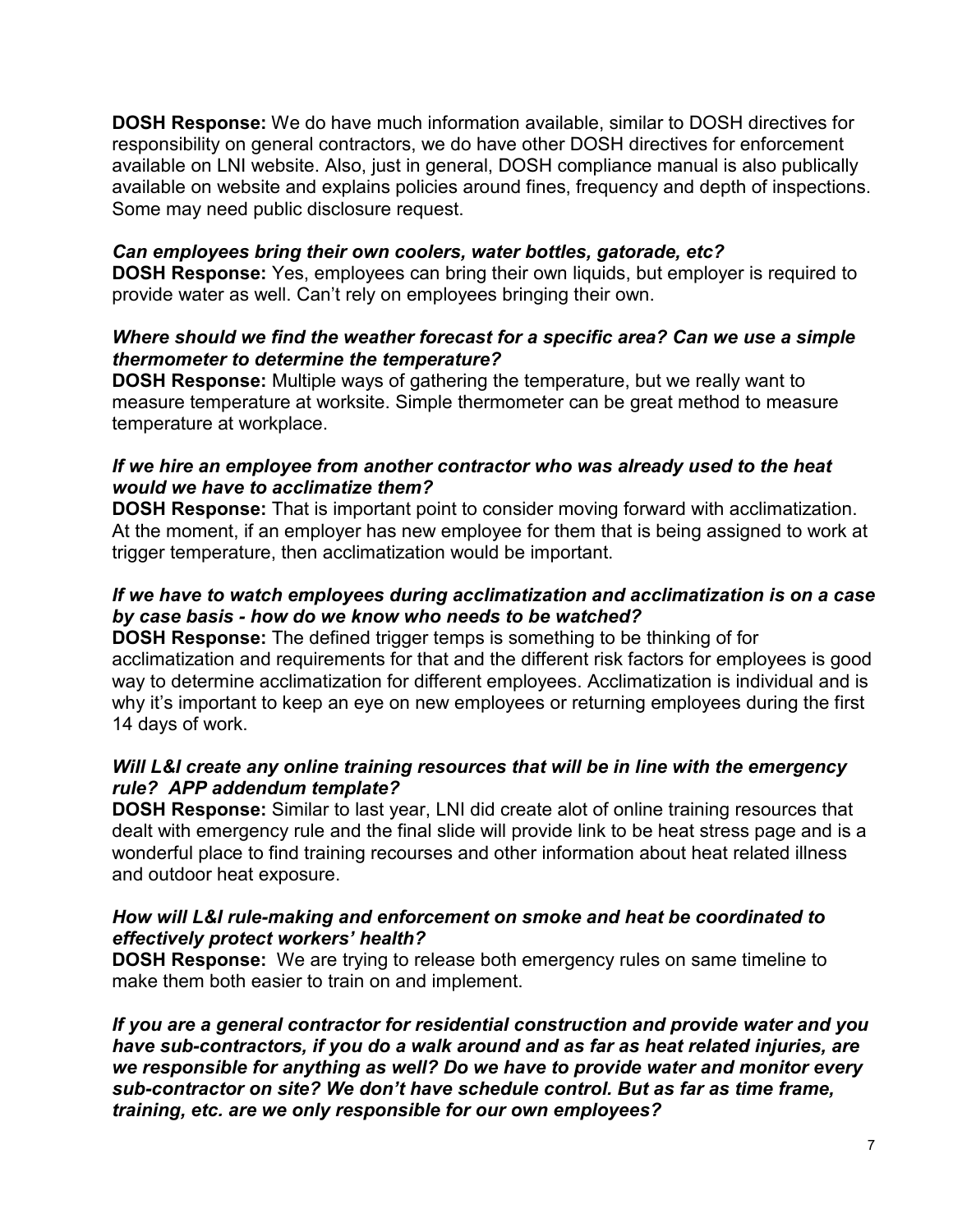**DOSH Response:** We do have certain processes for handling host employers and for your specific scenario, please contact us with more details for your specific scenario. There are procedures posted in chat regarding this topic.

# *If an employee started before the trigger temps would they be considered acclimatized once it gets to those temps?*

**DOSH Response:** Let's shelve it for a little bit and will get back to you or will be answered in Q&A after the program.

# *When will these meetings be in person? Are state employees still working from home?*

**DOSH Response:** We hope to get back in person, some employees may be working from home and some are in the office. It is a mix. Hopefully soon but can't give a specific date.

# *Will there be a temperature extreme where work cannot happen? I'm thinking of the extreme heat wave last summer?*

**DOSH Response:** In our rule there isn't a specific temperature that states all work needs to stop. But for this rule, our rule is the bare minimum, employers should minor temperature and if you see that a heat wave is coming, maybe change time of work and take some administrative controls and think of work-arounds to be able to help prevent heat related illnesses.

### *How does L&I identify what is credible science? Are nationally recognized groups like the OCOEM (Amer. College on Occupational & Env Medicine) and ACGIH (Amer. Conference of Govt Industrial Hygienists) consulted over the course of the rulemaking?*

**DOSH Response:** We look at peer reviewed research and literature out there and consider agencies such as NIOSH, ACGIH, etc.

# *How should close of observations of acclimatization occur with remote/mobile employees (i.e., truck drivers) operating in multiple locations?*

**DOSH Response:** We do have the option for employers to have flexibility to have regular communication by radio or phone because we do recognize there might be some workers going off alone, so there are those options for close observations.

# *This is not a question, but regarding communication, there's a cool cost-effective communication tool called Zoleo that's available that is great in remote areas! :-)* **DOSH Response:** Thank you for your comment.

# *Is there a time requirement for the preventative cool down period?*

**DOSH Response:** There isn't, so for those preventive cool down rest periods, isn't a time requirement for those and any employee exhibiting heat related illness signs shouldn't return to work until those signs have subsided and should keep close observation so ensure whether they need medical attention and make sure they're not returning to work sooner than they need to.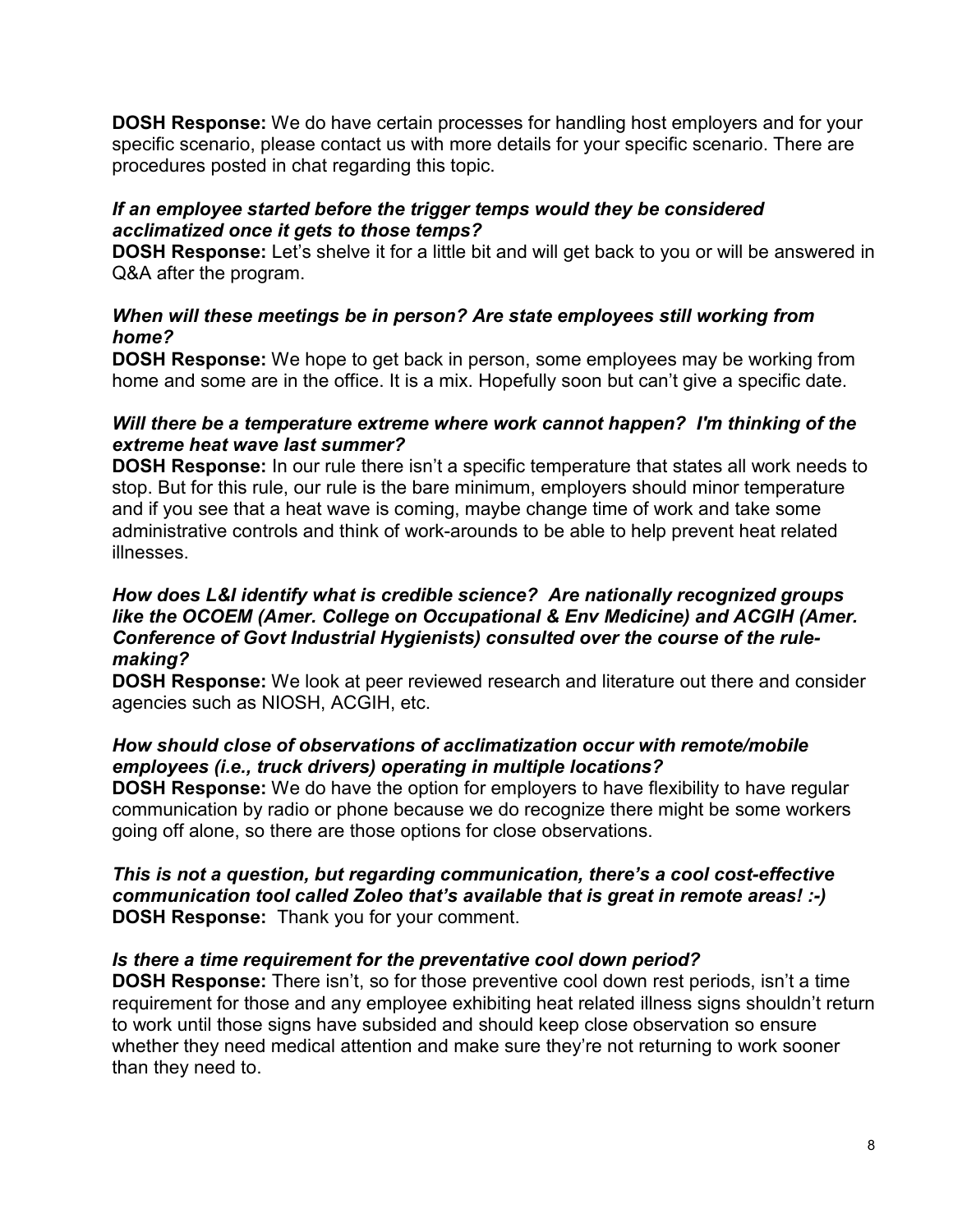*Close observation? And that's for 14 day acclimation period correct? What's the definition of close observation? We do have definition and can be implemented in many ways – regular communication by phone or radio, mandatory buddy system or other effective means.* 

*Due to the fact that we generally train several hundred or thousands of people before May 1st and is completed before May 1? Is there any possible way there will be supplemental sheet with additional to training we've already done? Is that feasible and will that be considered training for this emergency?*

**DOSH Response:** Yes, so close observation is required for first 14 days of work. Yes, if you've already done annual training for the year, training would just be required on the additional requirements for emergency rule and wouldn't need to do training all over again. We will check with education & outreach to see if they're developing something like that, and if they aren't, we can see if they can develop something like that.

# *Is acclimatization based on working days or calendar days?*

**DOSH Response:** Right now, we do have it as the first 14 days of work.

*Does the water provided to the employees need to be a certain temperature?* **DOSH Response:** Yes, we've answered similar questions. And the water needs to be suitably cool, we don't have an exact definition of temperature, but it needs to be at a temperature that promotes and allows employees to want to drink water.

*For acclimatization you stated it started in 4 to 14 days but unless the NIOSH heat document has changed, this only applies to employees under 40 that are "fit". The rest of the work population takes up to 2 times as long. Having to comply with this schedule makes no sense and more importantly, does NOT benefit the majority of the workforce when our temperatures can and do often drop significantly about the time the few who can acclimate start to benefit, at least on the west side of the Cascades. Please differentiate or recognize this in the language and add "where this can be achieved by working in elevated temperatures for at least 5 days". Otherwise, this is a poster child for arbitrary and capricious.*

**DOSH Response:** This is a statement and not a question. We will take this into consideration. Thank you for comment.

# *As a PS, OROSHA's draft clearly states the acclimatization period takes 7 to 14 days, please align with this and NIOSH! and they include the caveat noted previously that it's ONLY for fit and under 40.*

**DOSH Response:** Will add to prior comment. Thank you very much.

# *Do trigger temps vary based on indoor/outdoor work?*

**DOSH Response:** Right now only working on the outdoor rule.

#### *Purpose of DOSH directive 27.00 or any other directives are made for CSHOs and consultants to assist them during their inspections. DD 27.00 does not address the heat stress rule in particular either.*

**DOSH Response:** Thank you. I suggest you follow up with Laura Rascon Padilla for more discussion.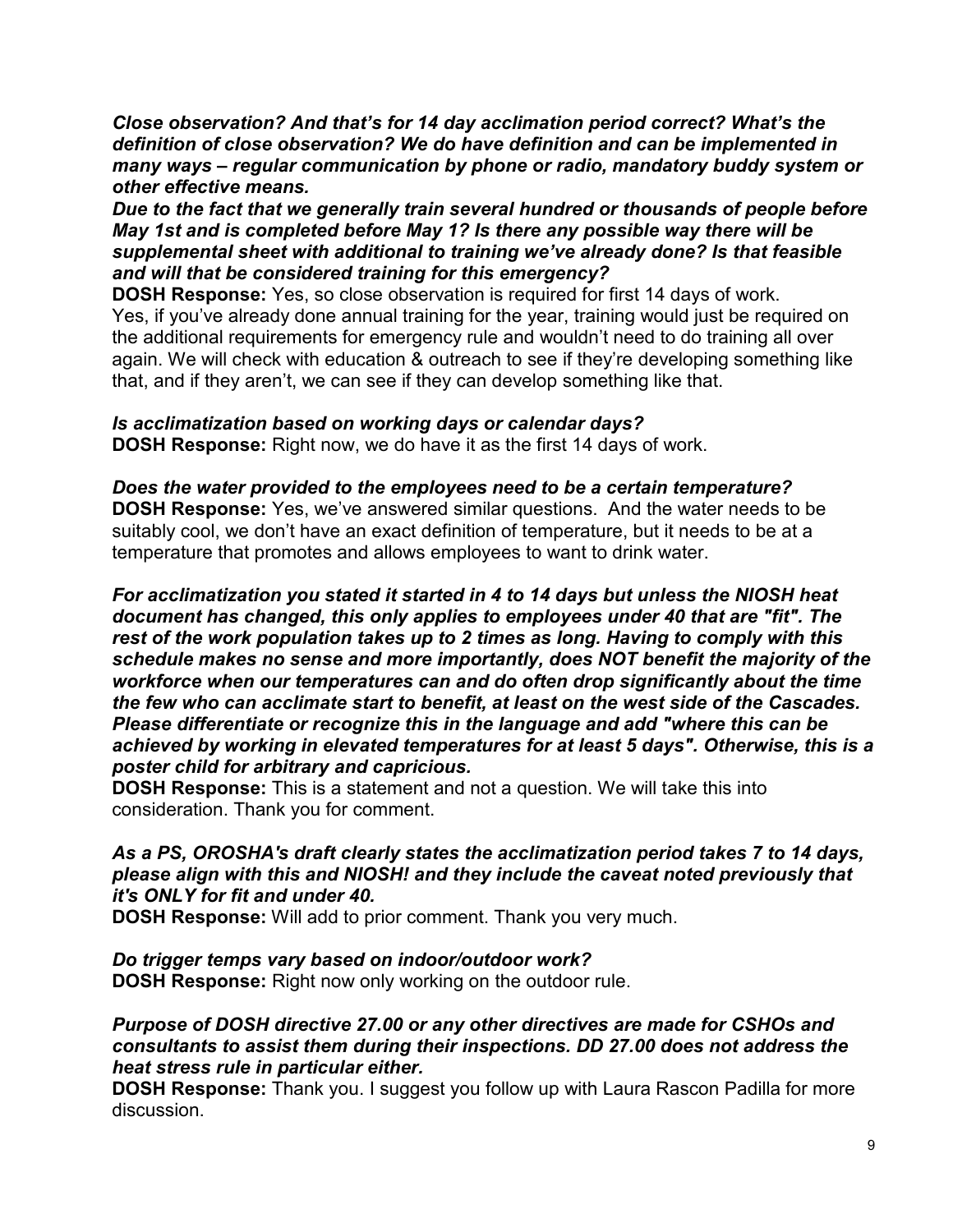# *Hate to beat a dead horse but even existing employees with compromised circulatory, cardio and related illnesses are at increased risk and I believe most if not all of this is protected information they may not want to share. Again, how do you balance the right to privacy vs. complying with this new aspect.*

**DOSH Response:** That is really good question and for now training requirements do mention the importance of acclimatization and employee degree of acclimatization and important risk factors that can lead to heat related illness. That's what we have to balance and will take into consideration.

# *Are you ignoring anonymous questions? Saving them for the Q&A?*

**DOSH Response:** We are talking questions in the order received. If you'd like to make a comment or ask a question verbally please feel free to raise your hand and we'll make sure to get to you.

#### *Question on water rulemaking. So employer is required to provide water like in a water cooler and not like water bottles, is that right?*

**DOSH Response:** Yes, the employer is required to provide potable water that can be provided in water coolers or water bottles, there are a variety of means to provide water. Just needs to be potable and suitably cool.

# *DD 27.00 page 5 lists the hazards that ERs could be cited for, so does this mean GC are not responsible for Heat Related issues?*

**DOSH Response:** Thank you for this question; it's important. I suggest you follow up with Laura Rascon Padilla for more in-depth discussion on this topic, we will be able to get you better information in another format.

### *Clarification needed, acclimatization is first 14 days of work after we reach 100 degrees?*

**DOSH Response:** First 14 days of work after being assigned at one of the trigger temperatures.

#### *Following the previous question...if I read the draft correctly, there's no longer any change at 100 degrees, the enhanced protections all apply at 89...correct?* **DOSH Response:** Yes, that is correct.

#### *Last question someone asked about 100 degree but it was answered that 89 degrees is the trigger temperature for the new rule and acclimatization was triggered at 52,77 & 89. These were not here last year?*

**DOSH Response:** It is triggered at different temperatures, depending on work clothing. The three trigger temperatures have been in the rule and haven't changed. Observations of acclimatization is new.

### *We have janitors that work mostly inside, but they have to go outside to check/patrol the buildings, does this apply to us? Or how long does the employee have to outside?*